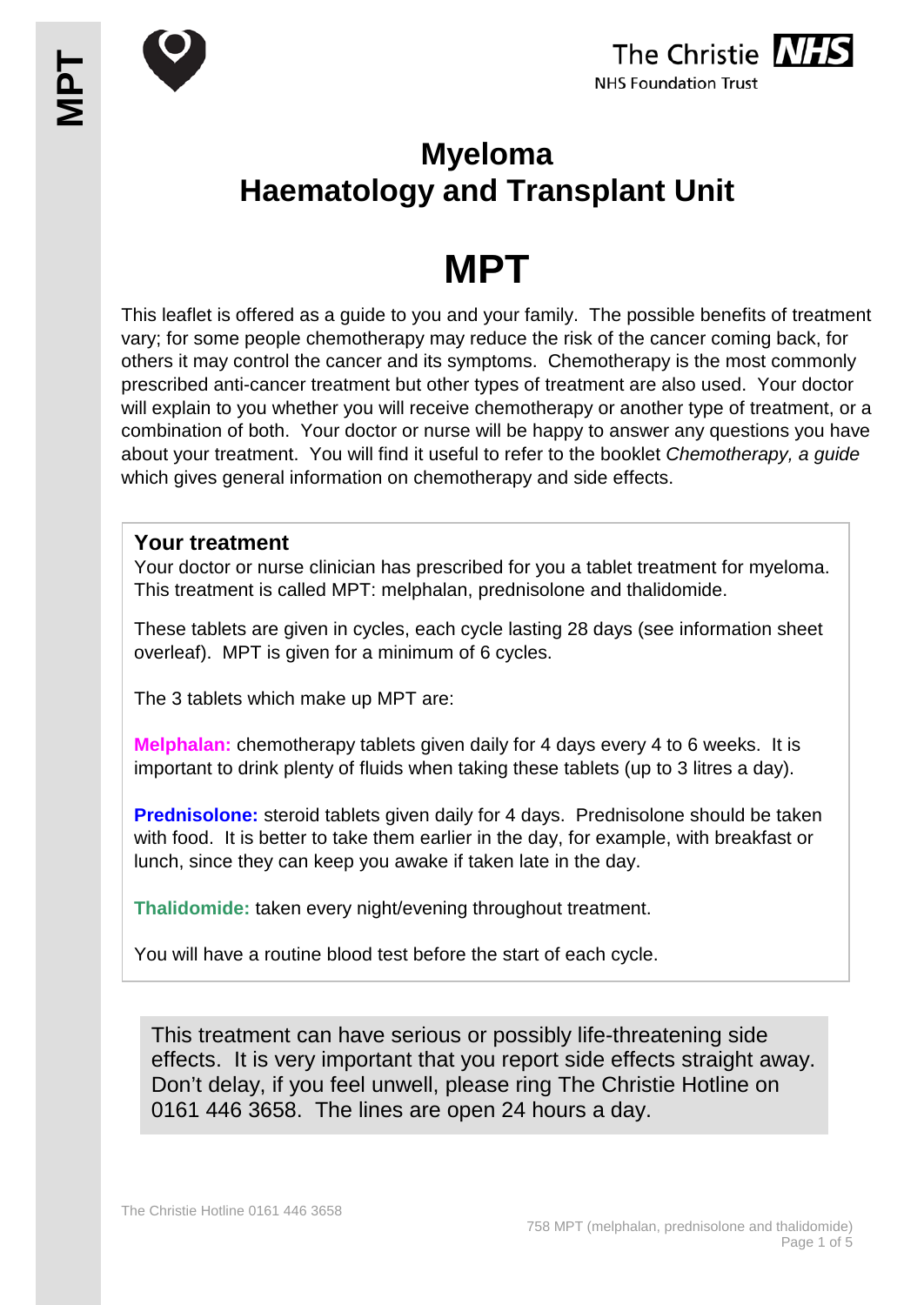#### **Supportive medication**

We will give you additional 'preventative' medications to take along side your chemotherapy. These medicines are taken for the duration of your chemotherapy treatment. New supplies will be issued at each clinic visit. Occasionally the type or dose of medication is changed, according to your symptoms.

Some of the commonly prescribed medications are listed below.

**Aciclovir** – antiviral **Co-trimoxazole (septrin)** – antibiotic **Fluconozole** – antifungal

You will also be given medication to prevent gastric irritation due to the steroids. This will either be **Lansoprazole** or **Omeprazole.**

## **Possible side effects**

Chemotherapy can cause many different side effects. Some are more likely to occur than others. Everyone is different and not everyone gets all the side effects. Most side effects are usually temporary, but in some rare cases they can be life-threatening. It is important to tell your hospital doctor or nurse about any side effects so they can be monitored and, where possible, treated.

#### **Common side effects (more than 1 in 10)**

#### • **Increased risk of serious infection**

You are vulnerable to infection while you are having chemotherapy. Minor infections can become life-threatening in a matter of hours if left untreated. Symptoms of infection include fever, shivering, sweats, sore throat, diarrhoea, discomfort when you pass urine, cough or breathlessness. We recommend that you use a digital thermometer so you can check your temperature. You can buy one from your local chemist.

#### **If your temperature is 37.5ºC or above or below 36ºC or you have symptoms of an infection, contact The Christie Hotline straight away**.

#### • **Anaemia (low number of red blood cells**)

While having this treatment you may become anaemic. This may make you feel tired and breathless. Let your doctor or nurse know if these symptoms are a problem. You may need a blood transfusion.

#### • **Bruising or bleeding**

This treatment can reduce the production of platelets which help the blood clot. Let your doctor know if you have any unexplained bruising or bleeding, such as nosebleeds, bloodspots or rashes on the skin, and bleeding gums. You may need a platelet transfusion.

#### • **Constipation**

It is very common to become constipated with thalidomide. Try to drink plenty of fluids and eat foods high in fibre. Tell your doctor who may prescribe a suitable laxative. Ask the staff for a copy of 'Eating: Help Yourself' which has useful ideas about diet when you are having treatment.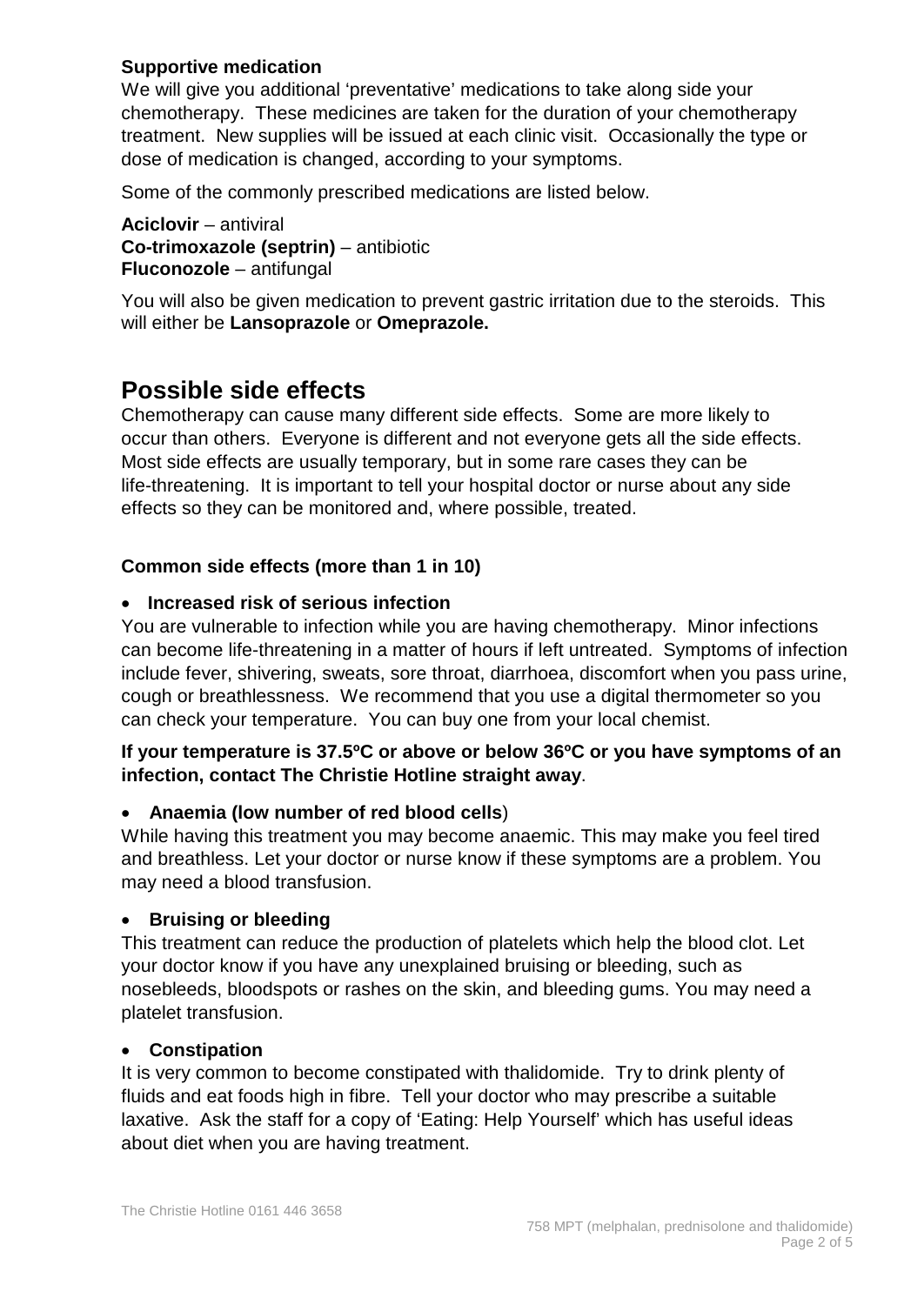#### • **Peripheral neuropathy (tingling & numbness in toes or fingers)**

Thalidomide can cause nerve damage. This causes numbness or pins and needles in your fingers or toes. *It is important to tell us if this happens* as the dose of thalidomide may have to be reduced or stopped. This is usually mild or temporary, but can last for some time. However, it can become permanent, so please report these symptoms promptly to the myeloma nurse specialist or your doctor.

#### • **Blood clots/ thrombosis**

There is a slight increased risk of developing blood clots with thalidomide. You are likely to be prescribed an anti-clotting agent such as aspirin or a heparin injection to help prevent blood clots from forming. Please report immediately to your doctor or nurse if you develop a red and swollen leg or sudden onset of shortness of breath.

#### • **Steroid side effects**

Take the **prednisolone tablets** with food as they may cause indigestion. The tablets may also increase your appetite. It is better to take them earlier in the day, for example with breakfast and lunch, since they can make you feel more alert and prevent sleep.

Steroids tablets can alter your mood causing you to feel low, irritable or agitated. Please tell your doctor or nurse if this is a problem.

Steroids can cause your blood sugar to rise. If you are diabetic then you may need to increase the dose of any diabetic medication you take (insulin or tablets). You should discuss this with your doctor before starting the treatment.

#### **Uncommon side effects (less than 1 in 10)**

#### • **Nausea and vomiting**

The severity of this varies from person to person. Anti-sickness medication may be given along with your chemotherapy to prevent this. If you continue to feel or be sick, contact your GP or this hospital, because your anti-sickness medication may need to be changed or increased.

#### • **Sore mouth**

Your mouth may become sore or dry, or you may notice small mouth ulcers during this treatment. Drinking plenty of fluids and cleaning your teeth regularly and gently with a soft toothbrush can help to reduce the risk of this happening. We can prescribe a mouthwash for you to use during treatment. You can dilute this with water if your mouth is sore. Ask your doctor or nurse for further advice. There is also general mouth care information in the chemotherapy booklet. If you continue to have a sore mouth, please contact The Christie Hotline.

#### • **Lethargy**

Some chemotherapy may make you feel tired and lacking in energy. It can be frustrating when you feel unable to cope with routine tasks. If you do feel tired, take rest and get help with household chores. If necessary, take time off work. Gentle exercise such as walking can be beneficial.

#### **Serious and potentially life threatening side effects**

In a small proportion of patients chemotherapy can result in very severe side effects which may rarely result in death. The team caring for you will discuss the risk of these side effects with you.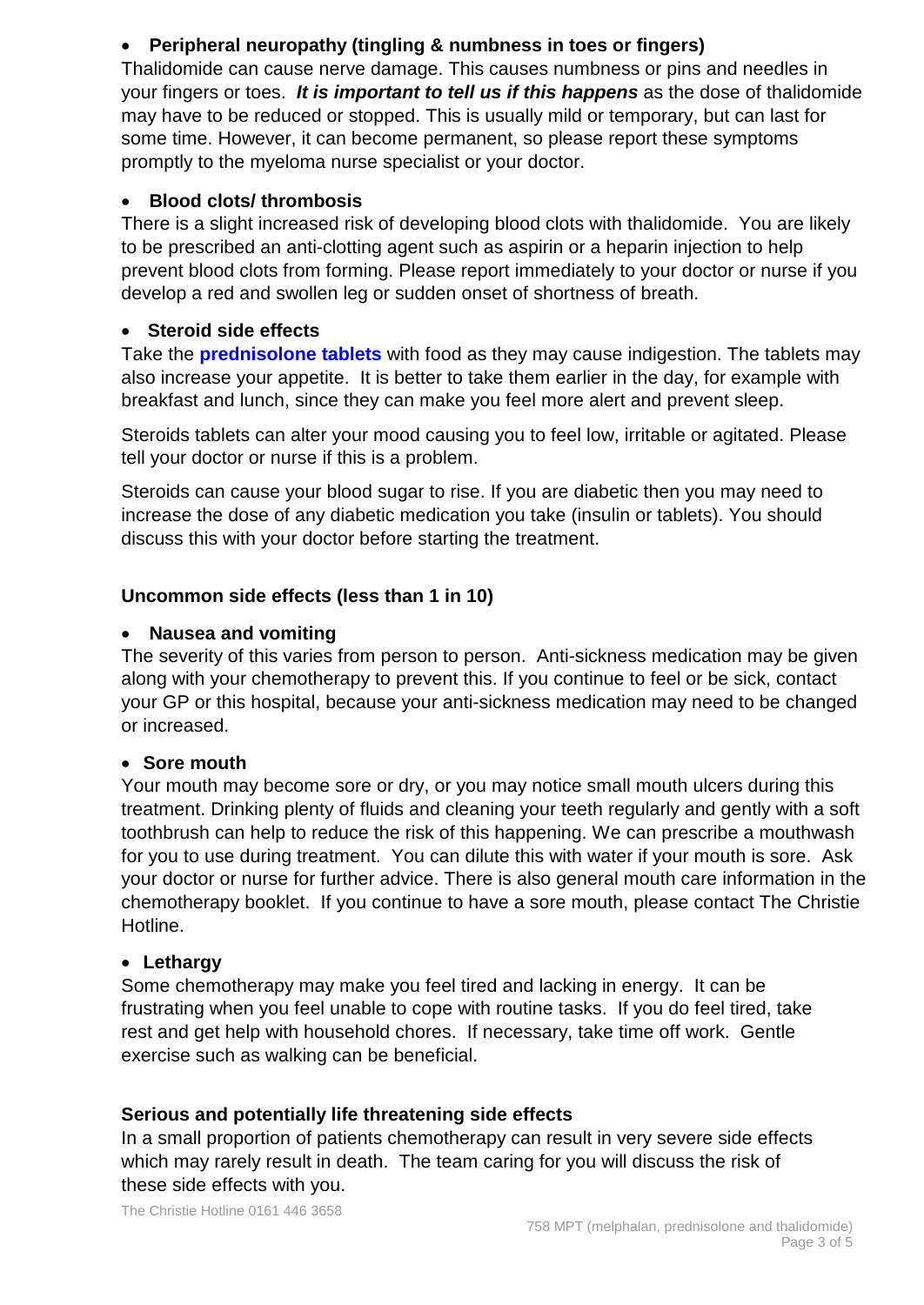## **Sex, contraception & fertility**

**Because of the devastating side effects caused in the past to unborn children, it is of the highest importance that thalidomide is used safely.**

**Women who have any chance of becoming pregnant MUST use two forms of birth control. Pregnancy tests are performed every four weeks prior to a new prescription of thalidomide.**

**Thalidomide can be present in semen, so male patients must use a condom whenever they have sexual intercourse (even if they have had a vasectomy).** 

### **Late side effects**

Some side effects may become evident only after a number of years. In reaching any decision with you about treatment, the potential benefit you receive from treatment will be weighed against the risks of serious long term side effects to the heart, lungs, kidneys and bone marrow. With some drugs there is also a small but definite risk of developing another cancer. If any of these problems specifically applies to you, the doctor will discuss these with you and note this on your consent form.

#### **Contacts**

If you have any general questions or concerns about your treatment, please contact the myeloma nurse specialist or the Haematology and Transplant Unit.

- Myeloma nurse specialist 0161 446 8167 • Haematology and Transplant Unit 0161 446 3925
- General enquiries 0161 446 3000

For urgent advice ring The Christie Hotline on 0161 446 3658 (24 hours)

Your consultant is: .....................................................................

Your hospital number is: ...........................................................

Your key worker is: ....................................................................



**The Christie Patient Information Service July 2014 CHR/CT/758/14.07.10 Version 3 Review date: July 2017** Details of the sources used are available, please contact [Patient.Information@christie.nhs.uk](mailto:Patient.Information@christie.nhs.uk)